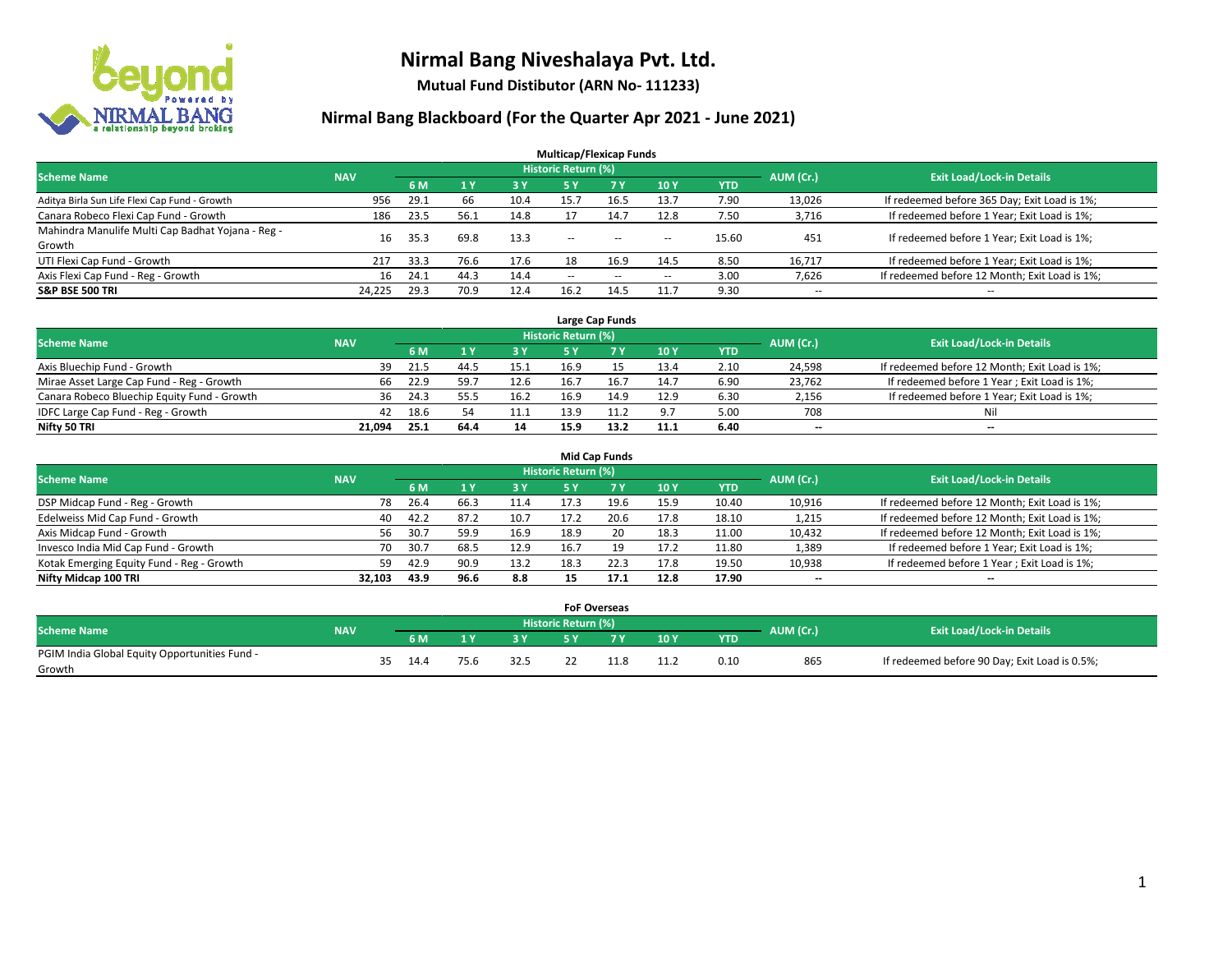

**Mutual Fund Distibutor (ARN No- 111233)**

|                                                  |            |      |      |            |                            | Large & Midcap |      |            |           |                                              |
|--------------------------------------------------|------------|------|------|------------|----------------------------|----------------|------|------------|-----------|----------------------------------------------|
| <b>Scheme Name</b>                               | <b>NAV</b> |      |      |            | <b>Historic Return (%)</b> |                |      |            | AUM (Cr.) | <b>Exit Load/Lock-in Details</b>             |
|                                                  |            | 6 M  |      | <b>3 Y</b> | 5 Y                        | 7 Y            | 10Y  | <b>YTD</b> |           |                                              |
| Mirae Asset Emerging Bluechip Fund - Growth      | 80         | 32.9 | 76.7 | 17.1       | 21.8                       | 24.2           | 21.8 | 12.70      | 16,190    | If redeemed before 1 Year; Exit Load is 1%;  |
| Canara Robeco Emerging Equities - Growth         | 131        | 28.2 | 64.2 | 11.7       | 18.2                       | 22.3           | 19   | 8.70       | 8,179     | If redeemed before 1 Year; Exit Load is 1%;  |
| Principal Emerging Bluechip Fund - Growth        | 146        | 32.2 | 69.1 | 10.3       | 17.6                       | 20             | 17.2 | 10.70      | 2,519     | If redeemed before 365 Day; Exit Load is 1%; |
| Invesco India Growth Opportunities Fund - Growth | 44         | 22.3 | 52.9 | 10         | 15.5                       | 15.2           | 12.8 | 7.00       | 3,651     | If redeemed before 1 Year; Exit Load is 1%;  |
| Kotak Equity Opportunities Fund - Reg - Growth   | 167        | 29.6 | 68.5 | 13.1       | 16.7                       | 16.9           | 13.6 | 11.80      | 5,518     | If redeemed before 1 Year; Exit Load is 1%;  |
| Tata Large & Mid Cap Fund - Reg - Growth         | 280        | 28.9 | 66.4 | 12.7       | 14.5                       | 15.2           | 13.3 | 10.40      | 2,153     | If redeemed before 365 Day; Exit Load is 1%; |
| NIFTY Large Midcap 250 TRI                       | 10,061     | 34.0 | 78.3 | 12.3       | 17.1                       | 16.8           | 13.4 | 12.20      | --        | --                                           |

|                                                     |            |      |      |      |                     | <b>Focused Funds</b> |        |            |           |                                               |
|-----------------------------------------------------|------------|------|------|------|---------------------|----------------------|--------|------------|-----------|-----------------------------------------------|
| <b>Scheme Name</b>                                  | <b>NAV</b> |      |      |      | Historic Return (%) |                      |        |            | AUM (Cr.) |                                               |
|                                                     |            | 6 M  |      | 3 Y  | 5 Y                 |                      | 10Y    | <b>YTD</b> |           | <b>Exit Load/Lock-in Details</b>              |
| Axis Focused 25 Fund - Growth                       | 38         | 25.7 | 56.4 | 13.1 | 17.9                | 16.9                 | $\sim$ | 2.70       | 15,007    | If redeemed before 12 Month; Exit Load is 1%; |
| ICICI Prudential Focused Equity Fund - Ret - Growth | 40         | 29.8 | 62   | 12.1 | 13.8                | 12.3                 | 10.7   | 10.40      | 1,217     | If redeemed before 1 Year; Exit Load is 1%;   |
| SBI Focused Equity Fund - Growth                    | 190        | 29.9 | 50   | 11.9 | 16                  | 17.9                 | 16.5   | 8.20       | 14,253    | If redeemed before 1 Year; Exit Load is 1%;   |
| <b>S&amp;P BSE 500 TRI</b>                          | 24.225     | 29.3 | 70.9 | 12.4 | 16.2                | 14.5                 | 11.7   | 9.30       | $- -$     | $\overline{\phantom{a}}$                      |

|                                    |            |      |       |                     |      | <b>Small Cap Funds</b> |                          |            |           |                                               |
|------------------------------------|------------|------|-------|---------------------|------|------------------------|--------------------------|------------|-----------|-----------------------------------------------|
| <b>Scheme Name</b>                 | <b>NAV</b> |      |       | Historic Return (%) |      |                        |                          |            | AUM (Cr.) | <b>Exit Load/Lock-in Details</b>              |
|                                    |            | 6 M  |       | 3 Y                 |      |                        | 10Y                      | <b>YTD</b> |           |                                               |
| Axis Small Cap Fund - Reg - Growth | 46         | 35.8 | 79.4  | 17.3                | 18.7 | 21.                    | $\overline{\phantom{a}}$ | 16.10      | 4,485     | If redeemed before 12 Month; Exit Load is 1%; |
| DSP Small Cap Fund - Reg - Growth  | 82         | 35.6 | 98.5  | 7.6                 | 14.7 | 21.9                   | 17.9                     | 15.40      | 6,455     | If redeemed before 12 Month; Exit Load is 1%; |
| SBI Small Cap Fund - Growth        | 82         | 41.5 | 90.2  | 12.1                | 20.8 |                        | 21.2                     | 14.90      | 7,570     | If redeemed before 1 Year; Exit Load is 1%;   |
| Nifty Smallcap 100 TRI             | 10.652     | 46.3 | 125.7 | 2.5                 | 12.5 | 12.9                   | 9.7                      | 21.10      | $- -$     | $\overline{\phantom{a}}$                      |

| ELSS Schemes (Tax Saving u/s 80-C)           |            |      |                |                            |           |            |        |            |           |                                  |  |  |  |
|----------------------------------------------|------------|------|----------------|----------------------------|-----------|------------|--------|------------|-----------|----------------------------------|--|--|--|
| <b>Scheme Name</b>                           | <b>NAV</b> |      |                | <b>Historic Return (%)</b> |           |            |        |            | AUM (Cr.) | <b>Exit Load/Lock-in Details</b> |  |  |  |
|                                              |            | 6 M  | 1 <sup>1</sup> | 3 Y                        | <b>5Y</b> | <b>7 Y</b> | 10Y    | <b>YTD</b> |           |                                  |  |  |  |
| Aditya Birla Sun Life Tax Relief 96 - Growth | 38         | 18.6 | 46.2           | 6.8                        | 13.2      | 15.8       | 12.9   | 3.40       | 13,647    | Nil                              |  |  |  |
| Axis Long Term Equity Fund - Growth          | 62         | 29.5 | 53.2           | 13.8                       | 16.6      | 18.2       | 17.3   | 4.40       | 27,870    | Nil                              |  |  |  |
| Canara Robeco Equity Tax Saver Fund - Growth | 95         | 27.2 | 63.5           | 16.8                       | 17.5      | 16.1       | 13.8   | 9.50       | 1,961     | Nil                              |  |  |  |
| Invesco India Tax Plan - Growth              | 68         | 24.6 | 57.4           | 11.8                       | 15.5      | 16.6       | 14.4   | 6.80       | 1,512     | Nil                              |  |  |  |
| Mirae Asset Tax Saver Fund - Reg - Growth    | 26         | 30.6 | 76.3           | 16.7                       | 21.8      | $\sim$     | $\sim$ | 11.30      | 6,935     | Nil                              |  |  |  |
| S&P BSE 200 TRI                              | 7,772      | 28.2 | 68.3           | 13.2                       | 16.3      | 14.4       | 11.8   | 8.40       | $- -$     | $-$                              |  |  |  |
|                                              |            |      |                |                            |           |            |        |            |           |                                  |  |  |  |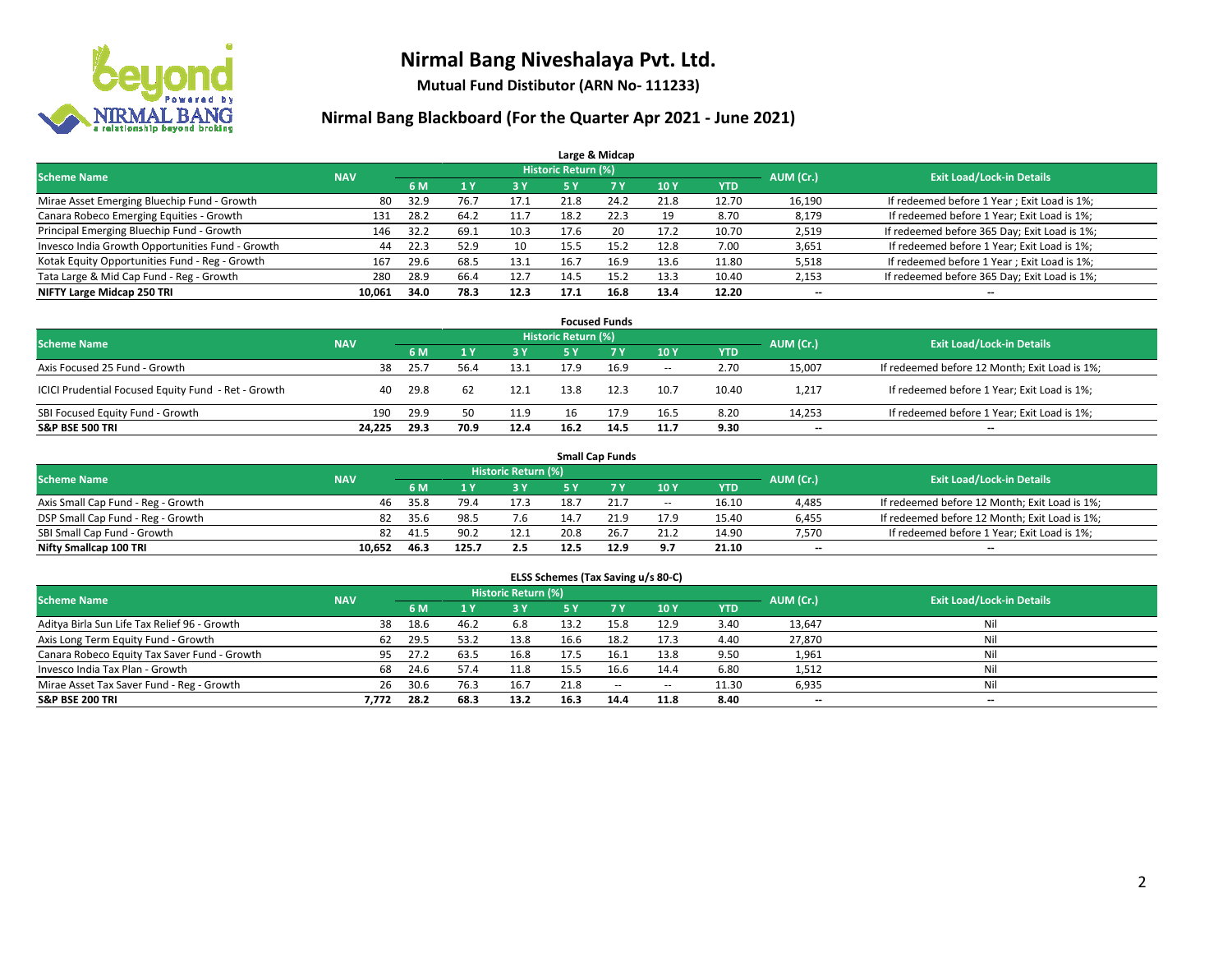

**Mutual Fund Distibutor (ARN No- 111233)**

|                                                           |            |      |      |                            |      | <b>Solution Oriented</b> |                          |            |           |                                               |
|-----------------------------------------------------------|------------|------|------|----------------------------|------|--------------------------|--------------------------|------------|-----------|-----------------------------------------------|
| <b>Scheme Name</b>                                        | <b>NAV</b> |      |      | <b>Historic Return (%)</b> |      |                          |                          |            | AUM (Cr.) | <b>Exit Load/Lock-in Details</b>              |
|                                                           |            | 6 M  | 1 Y  | 3 Y                        | 5 Y  | <b>7Y</b>                | 10Y                      | <b>YTD</b> |           |                                               |
| <b>HDFC Childrens Gift Fund</b>                           | 156        | 20.4 | 54.1 | 10.3                       | 13.9 | 14.1                     | 13.7                     | 6.30       | 4,270     | Nil                                           |
| Tata Retirement Savings Fund - Moderate Plan - Reg        | 38         | 14.3 | 41.2 | 8.4                        | 13.8 | 16.2                     | $\sim$ $\sim$            | 3.40       | 1,361     | If redeemed before 61 Month; Exit Load is 1%; |
| Tata Retirement Savings Fund - Progressive Plan -<br>Reg  | 37         | 16.3 | 46.8 | 8.8                        | 15.5 | 16.2                     | $ -$                     | 4.10       | 995       | If redeemed before 61 Month; Exit Load is 1%; |
| Tata Retirement Savings Fund - Reg - Conservative<br>Plan | 24         | 5.5  | 17.5 |                            | 9.2  | 9.9                      | $\overline{\phantom{a}}$ | 1.00       | 167       | If redeemed before 61 Month; Exit Load is 1%; |
| <b>S&amp;P BSE 200 TRI</b>                                | 7,772      | 28.2 | 68.3 | 13.2                       | 16.3 | 14.4                     | 11.8                     | 8.40       | --        | --                                            |

|                                                    |            |            |      |                     |      | <b>Index Fund</b> |      |            |                          |                                               |
|----------------------------------------------------|------------|------------|------|---------------------|------|-------------------|------|------------|--------------------------|-----------------------------------------------|
| <b>Scheme Name</b>                                 | <b>NAV</b> |            |      | Historic Return (%) |      |                   |      |            | AUM (Cr.)                | <b>Exit Load/Lock-in Details</b>              |
|                                                    |            | 6 M        |      | $-3V$               | 5 Y  | <b>7Y</b>         | 10Y  | <b>YTD</b> |                          |                                               |
| HDFC Index Fund-NIFTY 50 Plan                      | 136        | 24.8       | 63.6 | 13.3                | 15.2 | 12.7              | 10.4 | 6.20       | 2,750                    | If redeemed before 3 Day; Exit Load is 0.25%; |
| ICICI Prudential Nifty Next 50 Index Fund - Growth |            | 28.6<br>31 | 53.5 | 5.4                 | 13.8 | 14.4              | 11.8 | 8.50       | 1,036                    | Nil                                           |
| UTI Nifty Index Fund - Growth                      |            | 25.0<br>98 | 64   | 13.6                | 15.4 | 12.7              | 10.5 | 6.30       | 3,592                    | Nil                                           |
| Nifty 50 TRI                                       | 21,094     | 25.1       | 64.4 | 14                  | 15.9 | 13.2              | 11.1 | 6.40       | $\overline{\phantom{a}}$ | $\overline{\phantom{a}}$                      |

|                                       |            |      |      |                     |      | <b>Contra/Value Fund</b> |      |      |           |                                             |
|---------------------------------------|------------|------|------|---------------------|------|--------------------------|------|------|-----------|---------------------------------------------|
| <b>Scheme Name</b>                    | <b>NAV</b> |      |      | Historic Return (%) |      |                          |      |      | AUM (Cr.) | <b>Exit Load/Lock-in Details</b>            |
|                                       |            | 6 M  |      | 3 Y                 |      |                          | 10Y  | YTD  |           |                                             |
| Invesco India Contra Fund - Growth    | 64         | 25.6 | 62.E | 11.2                | 16.6 |                          | 14.5 | 7.00 | 6,477     | If redeemed before 1 Year; Exit Load is 1%; |
| UTI Value Opportunities Fund - Growth | 84         | 29.8 | 66.6 | 12.6                | 14.4 |                          | 11.7 | 8.90 | 5,515     | If redeemed before 1 Year; Exit Load is 1%; |
| <b>S&amp;P BSE 500 TRI</b>            | 24.225     | 29.3 | 70.9 | 12.4                | 16.2 | 14.5                     | 11.7 | 9.30 | $- -$     | $\overline{\phantom{a}}$                    |

|                                                                           |            |      |                         |                            |      | Sector/Thematic |      |            |           |                                               |
|---------------------------------------------------------------------------|------------|------|-------------------------|----------------------------|------|-----------------|------|------------|-----------|-----------------------------------------------|
| <b>Scheme Name</b>                                                        | <b>NAV</b> |      |                         | <b>Historic Return (%)</b> |      |                 |      |            | AUM (Cr.) | <b>Exit Load/Lock-in Details</b>              |
|                                                                           |            | 6 M  | $\mathbf{1} \mathbf{y}$ | <b>3Y</b>                  | 5 Y  | 7 Y             | 10Y  | <b>YTD</b> |           |                                               |
| Canara Robeco Consumer Trends Fund - Reg -<br>Growth                      | 56         | 28.9 | 54.3                    | 14.8                       | 19.1 | 18.3            | 15   | 8.40       | 553       | If redeemed before 1 Year; Exit Load is 1%;   |
| Mirae Asset Great Consumer Fund - Growth                                  | 45         | 27.2 | 52.2                    | 11.5                       | 17.6 | 16.4            | 16.1 | 9.80       | 1.174     | If redeemed before 1 Year; Exit Load is 1%;   |
| ICICI Prudential Technology Fund - Growth                                 | 115        | 35.3 | 145.7                   | 31.4                       | 23   | 20.7            | 19.4 | 16.60      | 1,818     | If redeemed before 15 Day; Exit Load is 1%;   |
| Nippon India Pharma Fund - Growth                                         | 267        | 13.6 | 55.8                    | 24.6                       | 15.1 | 17              | 17.1 | 5.40       | 4,261     | If redeemed before 1 Month; Exit Load is 1%;  |
| BNP Paribas India Consumption Fund - Reg - Growth                         | 16         | 25.1 | 45.1                    | $\sim$                     | --   | --              | --   | 7.60       | 699       | If redeemed before 12 Month; Exit Load is 1%; |
| ICICI Prudential Banking and Financial Services Fund -<br>Retail - Growth | 71         | 33.7 | 66.9                    | 6.2                        | 17.1 | 16.5            | 13.9 | 7.70       | 3,865     | If redeemed before 15 Day; Exit Load is 1%;   |
| <b>S&amp;P BSE 500 TRI</b>                                                | 24.225     | 29.3 | 70.9                    | 12.4                       | 16.2 | 14.5            | 11.7 | 9.30       | --        | --                                            |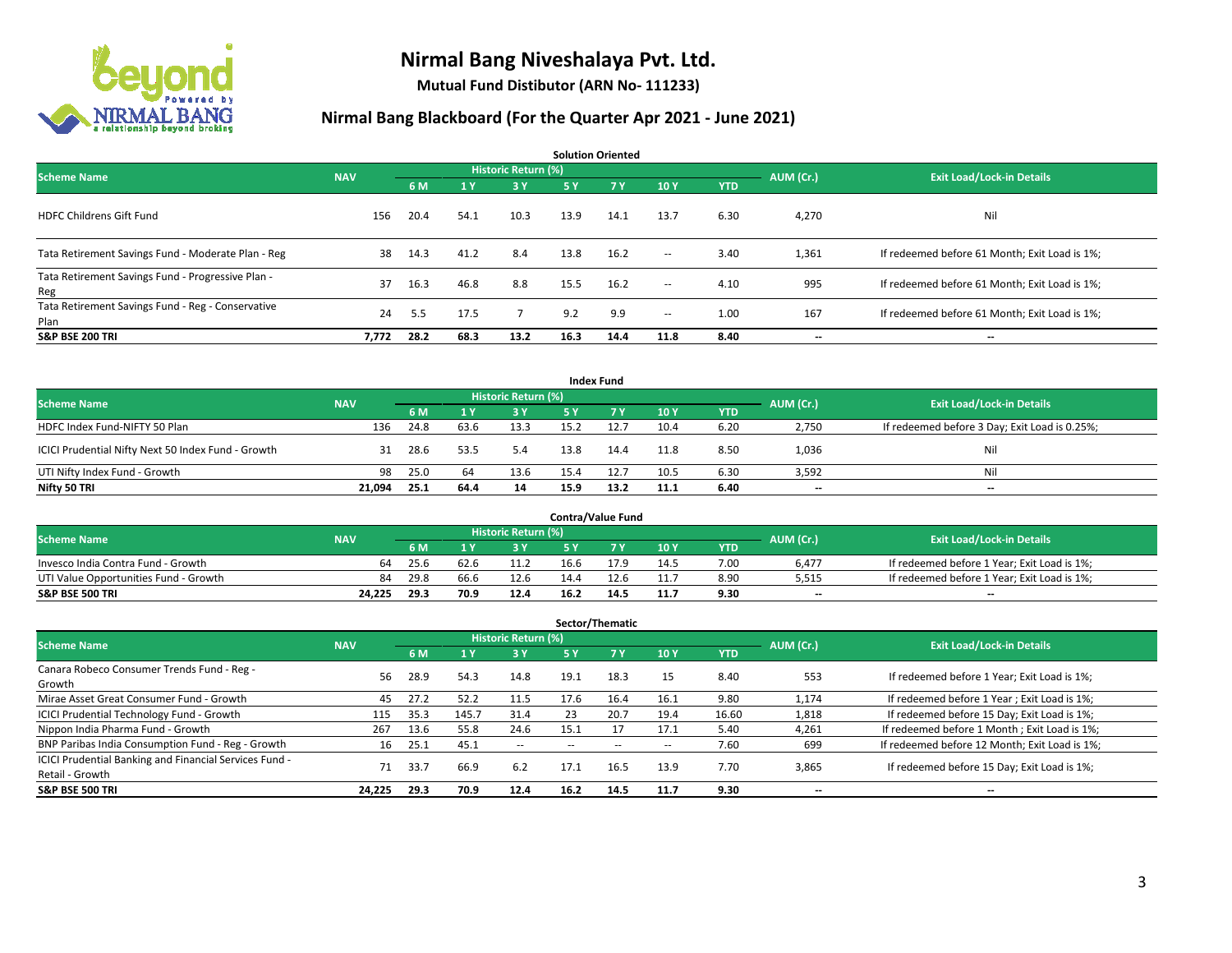

**Mutual Fund Distibutor (ARN No- 111233)**

| <b>Dynamic Asset Allocation Funds</b>            |            |      |                |                          |               |       |       |            |           |                                               |  |  |  |
|--------------------------------------------------|------------|------|----------------|--------------------------|---------------|-------|-------|------------|-----------|-----------------------------------------------|--|--|--|
| <b>Scheme Name</b>                               | <b>NAV</b> |      |                | Historic Return (%)      |               |       |       |            | AUM (Cr.) | <b>Exit Load/Lock-in Details</b>              |  |  |  |
|                                                  |            | 6 M  | 1 <sup>1</sup> | 3 Y                      | <b>5 Y</b>    | 7Y    | 10Y   | <b>YTD</b> |           |                                               |  |  |  |
| ICICI Prudential Balanced Advantage Fund - Reg - | 44         | 14.2 | 39             | 9.7                      | 11.8          | 11.9  | 12.2  | 4.30       | 30,281    | If redeemed before 1 Year; Exit Load is 1%;   |  |  |  |
| Growth                                           |            |      |                |                          |               |       |       |            |           |                                               |  |  |  |
| Nippon India Balanced Advantage Fund - Growth    | 110        | 15.8 | 34.8           | 9.1                      | 12.5          | 12    | 10.4  | 4.70       | 3,251     | If redeemed before 12 Month; Exit Load is 1%; |  |  |  |
| Edelweiss Balanced Advantage Fund - Growth       | 32         | 17.5 | 37.5           | 12.3                     |               | 12.5  | 10.9  | 5.20       | 3,315     | If redeemed before 365 Day; Exit Load is 1%;  |  |  |  |
| Kotak Balanced Advantage Fund - Reg - Growth     | 13         | 11.3 | 37.4           | $\overline{\phantom{a}}$ | $\sim$ $\sim$ | $- -$ | $- -$ | 3.70       | 7,670     | If redeemed before 1 Year; Exit Load is 1%;   |  |  |  |
| NIFTY 50 Hybrid Composite Debt 65:35 Index       | 12.876     | 16.8 | 43.9           | 13                       | 13.8          | 12.3  | 10.7  | 4.20       | $- -$     | --                                            |  |  |  |

| <b>Hybrid Aggressive</b>                        |            |       |      |                     |      |        |                          |      |           |                                               |  |  |  |
|-------------------------------------------------|------------|-------|------|---------------------|------|--------|--------------------------|------|-----------|-----------------------------------------------|--|--|--|
| <b>Scheme Name</b>                              | <b>NAV</b> |       |      | Historic Return (%) |      |        |                          |      | AUM (Cr.) | <b>Exit Load/Lock-in Details</b>              |  |  |  |
|                                                 |            | 6 M   |      | 3 Y                 |      |        | 10Y                      | YTD  |           |                                               |  |  |  |
| Canara Robeco Equity Hybrid Fund - Growth       | 213        | 18.6  | 42.1 | 12.9                |      |        | 13.2                     | 5.70 | 4,812     | If redeemed before 1 Year; Exit Load is 1%;   |  |  |  |
| SBI Equity Hybrid Fund - Growth                 | 174        | 22.7  | 41.8 | 11.4                |      |        | 13.1                     | 6.00 | 37.727    | If redeemed before 12 Month; Exit Load is 1%; |  |  |  |
| Mirae Asset Hybrid - Equity Fund - Reg - Growth | 19         | -19.7 | 46.9 | 12.1                | 14.5 | $\sim$ | $\overline{\phantom{a}}$ | 6.20 | 4,829     | If redeemed before 1 Year; Exit Load is 1%;   |  |  |  |
| NIFTY 50 Hybrid Composite Debt 65:35 Index      | 12.876     | 16.8  | 43.9 | 13                  | 13.8 |        | 10.7                     | 4.20 | $-$       | $- -$                                         |  |  |  |

| Gold                                    |            |        |        |                            |            |     |                          |            |                          |                                                                  |  |  |  |
|-----------------------------------------|------------|--------|--------|----------------------------|------------|-----|--------------------------|------------|--------------------------|------------------------------------------------------------------|--|--|--|
| <b>Scheme Name</b>                      | <b>NAV</b> |        |        | <b>Historic Return (%)</b> |            |     |                          |            | AUM (Cr.)                | <b>Exit Load/Lock-in Details</b>                                 |  |  |  |
|                                         |            | 6 M    |        | <b>3Y</b>                  | <b>5 Y</b> | 7 V | 10Y                      | <b>YTD</b> |                          |                                                                  |  |  |  |
| <b>HDFC Gold Fund - Growth</b>          | 15         | -8.9   | $-0.9$ | 13.7                       | 8.8        | 5.4 | $\overline{\phantom{a}}$ | $-7.50$    | 1,062                    | If redeemed before 6 Months; Exit Load is 2%; If redeemed bet. 6 |  |  |  |
|                                         |            |        |        |                            |            |     |                          |            |                          | Months to 12 Months; Exit Load is 1%;                            |  |  |  |
| Kotak Gold Fund - Reg - Growth          | 19         | -8.3   | $-0.4$ | 14.4                       |            |     | 6.6                      | $-7.00$    | 814                      | If redeemed before 1 Year; Exit Load is 1%;                      |  |  |  |
| Nippon India Gold Savings Fund - Growth | 19         | $-9.0$ |        | 13.4                       |            |     | 6.4                      | $-7.60$    | 1,240                    | If redeemed before 15 Day; Exit Load is 1%;                      |  |  |  |
| <b>Prices of Gold</b>                   | 46.284     | -8.7   | $- -$  | 14.9                       | 9.7        | 6.9 | 8.1                      | $-7.40$    | $\overline{\phantom{a}}$ | --                                                               |  |  |  |

| Arbitrage Fund                             |            |           |                                  |     |     |     |     |        |            |        |                                                 |  |  |  |
|--------------------------------------------|------------|-----------|----------------------------------|-----|-----|-----|-----|--------|------------|--------|-------------------------------------------------|--|--|--|
| <b>Scheme Name</b>                         | <b>NAV</b> | AUM (Cr.) | <b>Exit Load/Lock-in Details</b> |     |     |     |     |        |            |        |                                                 |  |  |  |
|                                            |            |           | 1 M                              | 3 M | 6 M |     |     | 3 Y    | <b>YTD</b> |        |                                                 |  |  |  |
| IDFC Arbitrage Fund - Reg - Growth         |            | 26        |                                  |     | 3.4 |     | 4.6 |        | 3.20       | 6,756  | If redeemed before 1 Month; Exit Load is 0.25%; |  |  |  |
| Kotak Equity Arbitrage Fund - Reg - Growth |            | 29        | 5.3                              | 3.6 | 3.8 | 3.6 |     |        | 3.70       | 17,835 | If redeemed before 30 Day; Exit Load is 0.25%;  |  |  |  |
| Tata Arbitrage Fund - Reg - Growth         |            |           |                                  |     |     |     | 5.3 | $\sim$ | 3.40       | 4.270  | If redeemed before 30 Day; Exit Load is 0.25%;  |  |  |  |
| Nippon India Arbitrage Fund - Growth       |            |           | 4.9                              |     |     |     | 4.9 |        | 3.30       | 10,211 | If redeemed before 1 Month; Exit Load is 0.25%; |  |  |  |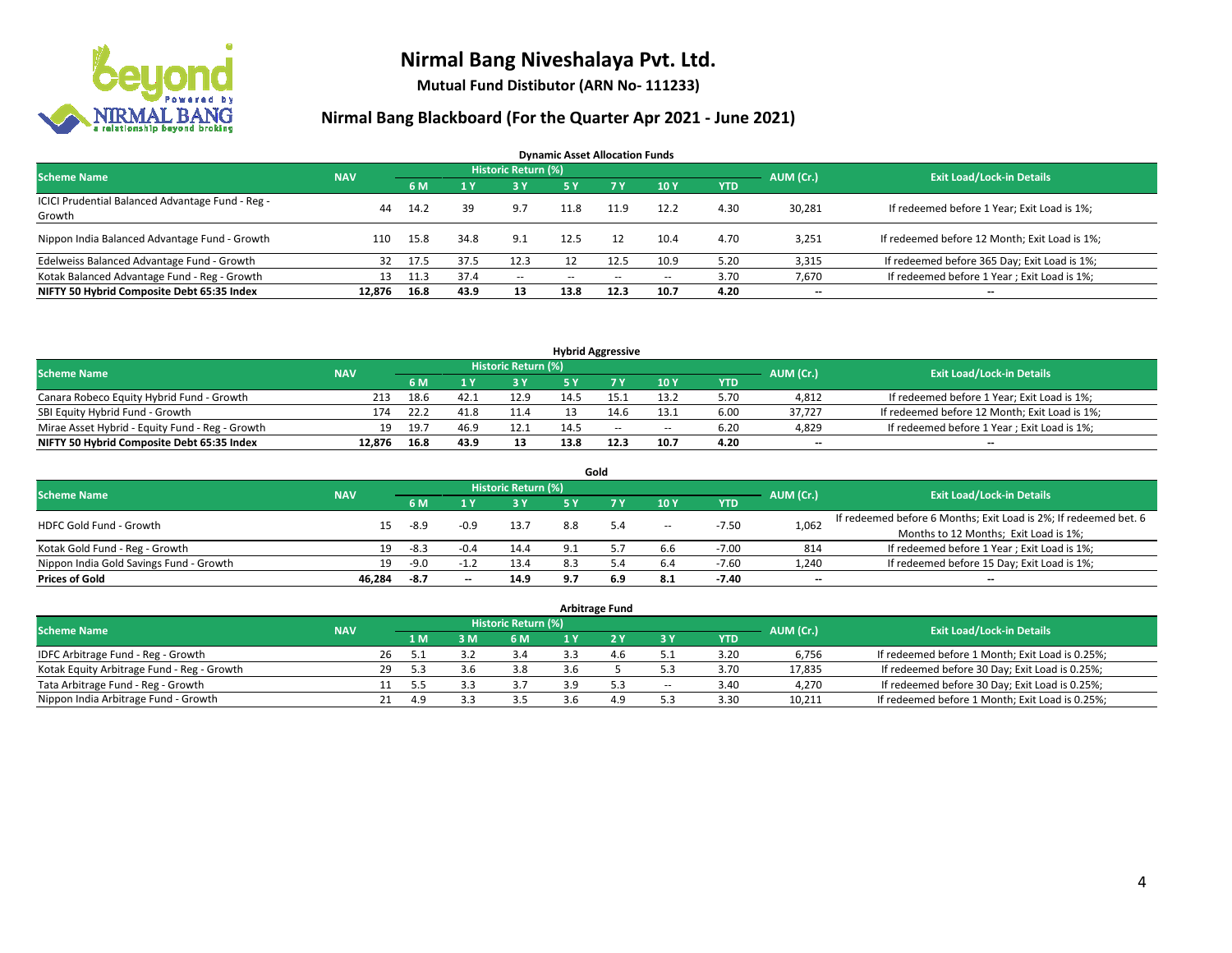

**Mutual Fund Distibutor (ARN No- 111233)**

| <b>Overnight Fund</b>                          |                          |              |     |                            |     |     |            |                          |           |                                  |  |  |  |  |
|------------------------------------------------|--------------------------|--------------|-----|----------------------------|-----|-----|------------|--------------------------|-----------|----------------------------------|--|--|--|--|
| <b>Scheme Name</b>                             | <b>NAV</b>               |              |     | <b>Historic Return (%)</b> |     |     | <b>YTM</b> | Avg                      | AUM (Cr.) | <b>Exit Load/Lock-in Details</b> |  |  |  |  |
|                                                |                          | $\sqrt{1}$ W | 2 W | 1 M                        | 3 M | 1Y  |            | <b>Maturity</b>          |           |                                  |  |  |  |  |
| IDFC Overnight Fund - Reg - Growth             | 1,096                    | 2.9          |     |                            | 2.9 | 2.9 | 3.37       | 0.01                     | 1,420     | Nil                              |  |  |  |  |
| Tata Overnight Fund - Reg - Growth             | 1,084                    | 2.9          | 3.1 | 3.1                        |     |     | 3.39928    | 0.01                     | 1,872     | Nil                              |  |  |  |  |
| SBI Overnight Fund - Growth                    | 3,322                    | 3.0          | 3.1 | 3.1                        |     |     | 3.24       | 0.00                     | 12,360    | Nil                              |  |  |  |  |
| ICICI Prudential Overnight Fund - Reg - Growth | 111                      | 3.0          |     | 3.1                        |     | 2.9 | 3.41567    | 0.01                     | 9,187     | Nil                              |  |  |  |  |
| Nippon India Overnight Fund - Reg - Growth     | 110                      | 3.0          |     | 3.1                        |     |     | 3.39187    | 0.01                     | 4,567     | Nil                              |  |  |  |  |
| <b>CRISIL Liquid Fund Index</b>                | $\overline{\phantom{a}}$ | 3.8          | 3.8 | 3.8                        | 3.6 |     | --         | $\overline{\phantom{a}}$ | --        | $-$                              |  |  |  |  |

| <b>Liquid Funds</b>                              |            |           |     |                            |     |     |                          |                          |                          |                                  |  |  |  |
|--------------------------------------------------|------------|-----------|-----|----------------------------|-----|-----|--------------------------|--------------------------|--------------------------|----------------------------------|--|--|--|
| <b>Scheme Name</b>                               | <b>NAV</b> |           |     | <b>Historic Return (%)</b> |     |     | <b>YTM</b>               | Avg                      | AUM (Cr.)                | <b>Exit Load/Lock-in Details</b> |  |  |  |
|                                                  |            | <b>1W</b> | 2 W | 1 M                        | 3 M |     |                          | <b>Maturity</b>          |                          |                                  |  |  |  |
| Aditya Birla Sun Life Liquid Fund - Reg - Growth | 330        | 3.1       |     | 3.4                        |     |     | 3.39                     | 0.12                     | 27,433                   | *Ref Footnote                    |  |  |  |
| ICICI Prudential Liquid Fund - Reg - Growth      | 303        | 3.1       |     | 3.4                        |     | 3.6 | 3.39327                  | 0.11                     | 37,777                   | *Ref Footnote                    |  |  |  |
| Kotak Liquid Fund - Reg - Growth                 | 4.144      |           |     | 3.5                        |     |     | 3.42608                  | 0.11                     | 28,961                   | *Ref Footnote                    |  |  |  |
| Nippon India Liquid Fund - Growth                | 5,001      | -3.1      |     | 3.4                        |     |     | 3.34641                  | 0.14                     | 23,219                   | *Ref Footnote                    |  |  |  |
| Mahindra Manulife Liquid Fund - Reg - Growth     | 1,330      | 3.3       |     | 3.5                        |     |     | 3.45                     | 0.10                     | 1,728                    | *Ref Footnote                    |  |  |  |
| <b>CRISIL Liquid Fund Index</b>                  | $- -$      | 3.8       | 3.8 | 3.8                        | 3.6 |     | $\overline{\phantom{a}}$ | $\overline{\phantom{a}}$ | $\overline{\phantom{a}}$ | $-$                              |  |  |  |

| <b>Ultra Short Fund</b>                                                                                                              |       |     |     |     |     |              |                          |                          |                          |     |  |  |  |  |
|--------------------------------------------------------------------------------------------------------------------------------------|-------|-----|-----|-----|-----|--------------|--------------------------|--------------------------|--------------------------|-----|--|--|--|--|
| <b>Historic Return (%)</b><br>Avg<br><b>Exit Load/Lock-in Details</b><br><b>NAV</b><br>AUM (Cr.)<br><b>Scheme Name</b><br><b>YTM</b> |       |     |     |     |     |              |                          |                          |                          |     |  |  |  |  |
|                                                                                                                                      |       | 1 M | sм  | 6 M | 1 Y | $\sqrt{3}$ Y |                          | <b>Maturity</b>          |                          |     |  |  |  |  |
| HDFC Ultra Short Term Fund - Reg - Growth                                                                                            | 12    | 5.0 | 3.4 | 3.9 | 5.8 | $\sim$       | 4.03209                  | 0.55                     | 17,221                   | Nil |  |  |  |  |
| ICICI Prudential Ultra Short Term Fund - Growth                                                                                      | 22    | 5.2 |     | 4.4 |     |              | 4.9159                   | 0.45                     | 8,288                    | Nil |  |  |  |  |
| UTI Ultra Short Term Fund - Growth                                                                                                   | 3,262 | 3.9 |     | 3.8 |     | 4.8          | 4.07                     | 0.42                     | 1,909                    | Nil |  |  |  |  |
| Aditya Birla Sun Life Savings Fund - Reg - Growth                                                                                    | 423   | 5.7 | 3.5 | 4.1 | 6.5 | 7.3          | 4.27                     | 0.59                     | 16,098                   | Nil |  |  |  |  |
| <b>NIFTY Ultra Short Duration Debt Index</b>                                                                                         | 4.263 | 4.2 |     | 3.8 | 4.9 | 6.7          | $\overline{\phantom{a}}$ | $\overline{\phantom{a}}$ | $\overline{\phantom{a}}$ | $-$ |  |  |  |  |

| <b>Money Market Fund</b>                                                                                                             |       |                |     |     |     |       |         |                          |        |                                               |  |  |  |  |
|--------------------------------------------------------------------------------------------------------------------------------------|-------|----------------|-----|-----|-----|-------|---------|--------------------------|--------|-----------------------------------------------|--|--|--|--|
| <b>Historic Return (%)</b><br>Avg<br><b>Scheme Name</b><br><b>Exit Load/Lock-in Details</b><br>AUM (Cr.)<br><b>NAV</b><br><b>YTM</b> |       |                |     |     |     |       |         |                          |        |                                               |  |  |  |  |
|                                                                                                                                      |       | 1 <sub>M</sub> | 3M  | 6 M |     | $-3V$ |         | <b>Maturity</b>          |        |                                               |  |  |  |  |
| Aditya Birla Sun Life Money Manager Fund - Reg -<br>Growth                                                                           | 285   | 5.0            | 3.7 | 3.9 | 5.9 |       | 4.01    | 0.49                     | 11,383 | Nil                                           |  |  |  |  |
| SBI Savings Fund - Growth                                                                                                            | 33    | 4.4            | 3.4 | 3.4 |     | 6.4   | 3.73    | 0.22                     | 19,955 | If redeemed before 3 Days; Exit Load is 0.1%; |  |  |  |  |
| HDFC Money Market Fund - Growth                                                                                                      | 4,423 | 5.2            | 3.8 | 3.7 | 5.9 |       | 3.96836 | 0.52                     | 11,249 | Nil                                           |  |  |  |  |
| Tata Money Market Fund - Reg - Growth                                                                                                | 3,644 | 5.9            | 4.2 |     | 5.8 | 4.5   | 4.32    | 0.79                     | 1,698  | Nil                                           |  |  |  |  |
| <b>CRISIL Liquid Fund Index</b>                                                                                                      | $- -$ | 3.8            | 3.6 | 3.6 |     | $-$   | --      | $\overline{\phantom{a}}$ | $- -$  | $-$                                           |  |  |  |  |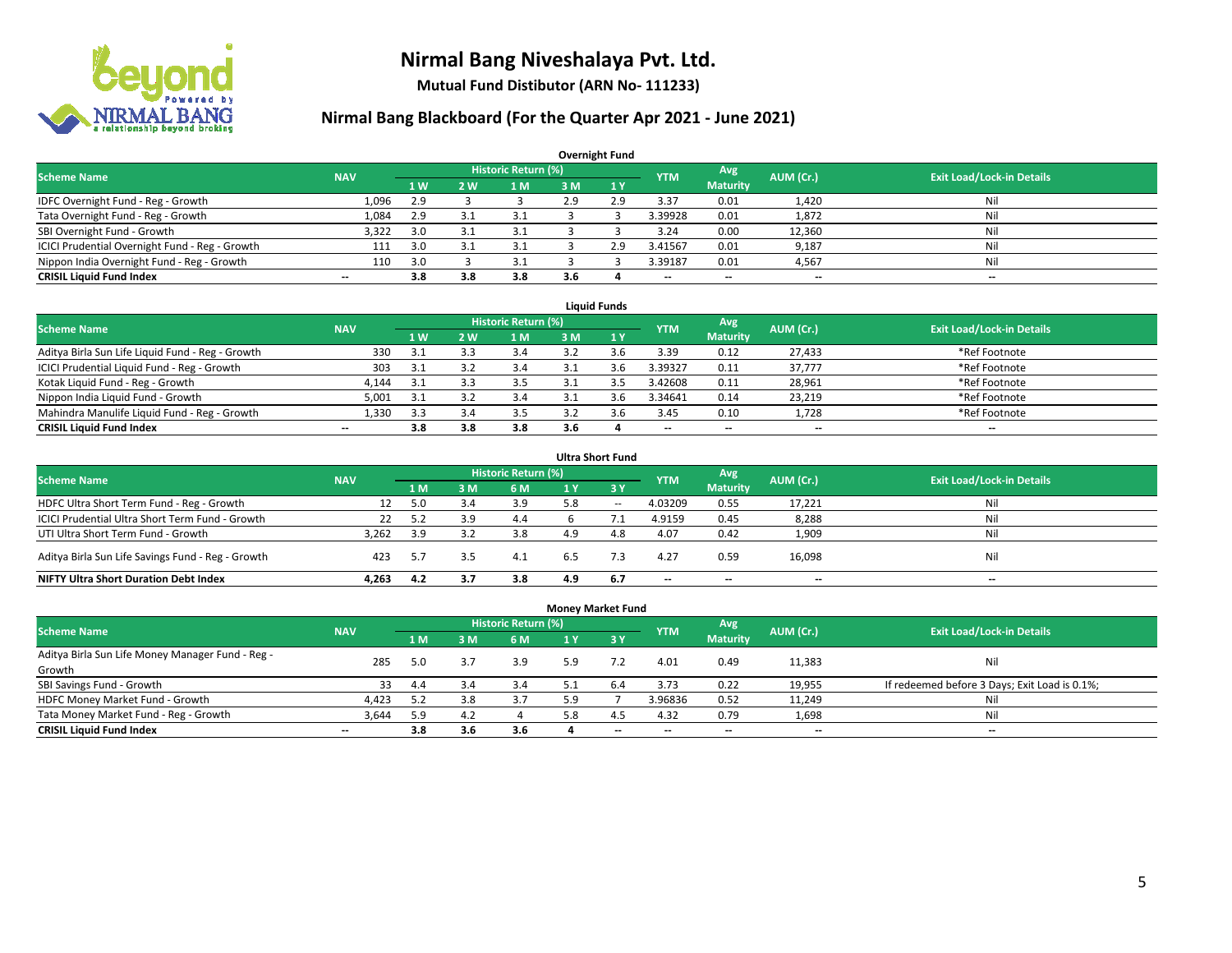

**Mutual Fund Distibutor (ARN No- 111233)**

| <b>Short Term Fund</b>                    |            |    |      |     |                            |      |     |            |                 |           |                                  |  |  |  |
|-------------------------------------------|------------|----|------|-----|----------------------------|------|-----|------------|-----------------|-----------|----------------------------------|--|--|--|
| <b>Scheme Name</b>                        | <b>NAV</b> |    |      |     | <b>Historic Return (%)</b> |      |     | <b>YTM</b> | Avg             | AUM (Cr.) | <b>Exit Load/Lock-in Details</b> |  |  |  |
|                                           |            |    |      | 3 M | 6 M                        | 1 V  |     |            | <b>Maturity</b> |           |                                  |  |  |  |
| HDFC Short Term Debt Fund - Growth        |            | 25 | 10.7 |     | 4.6                        | 10   | 8.6 | 5.51       | 2.80            | 16,805    | Nil                              |  |  |  |
| Nippon India Short Term Fund - Growth     |            | 41 | 11.6 |     |                            | 8.9  |     | 5.58       | 2.51            | 7,903     | Nil                              |  |  |  |
| ICICI Prudential Short Term Fund - Growth |            | 46 | 9.4  |     |                            | 10.1 |     | 5.39       | 2.96            | 22,158    | Nil                              |  |  |  |

| <b>Low Duration Fund</b>                     |            |       |  |                     |     |           |            |                 |           |                                  |  |  |  |  |
|----------------------------------------------|------------|-------|--|---------------------|-----|-----------|------------|-----------------|-----------|----------------------------------|--|--|--|--|
| <b>Scheme Name</b>                           | <b>NAV</b> |       |  | Historic Return (%) |     |           | <b>YTM</b> | Avg             | AUM (Cr.) | <b>Exit Load/Lock-in Details</b> |  |  |  |  |
|                                              |            | '1 M. |  | 6 M                 |     |           |            | <b>Maturity</b> |           |                                  |  |  |  |  |
| <b>HDFC Low Duration Fund - Growth</b>       | 45         | 40    |  | 4.6                 | 7.4 |           | 5.08908    | 2.31            | 19,555    | Nil                              |  |  |  |  |
| ICICI Prudential Savings Fund - Reg - Growth | 416        |       |  | 4.4                 | 7.8 | $\cdot$ b | 5.01209    | 3.70            | 23,971    | Nil                              |  |  |  |  |
| Kotak Low Duration Fund - Std - Growth       | 2.632      |       |  |                     |     |           | 4.47043    | 1.23            | 12,542    | Nil                              |  |  |  |  |

| <b>Banking &amp; PSU Bond Funds</b>                 |            |    |      |        |                     |     |     |            |                 |           |                                  |  |  |  |
|-----------------------------------------------------|------------|----|------|--------|---------------------|-----|-----|------------|-----------------|-----------|----------------------------------|--|--|--|
| <b>Scheme Name</b>                                  | <b>NAV</b> |    |      |        | Historic Return (%) |     |     | <b>YTM</b> | Avg             | AUM (Cr.) | <b>Exit Load/Lock-in Details</b> |  |  |  |
|                                                     |            |    | 1 M  | . M    | <b>6M</b>           |     |     |            | <b>Maturity</b> |           |                                  |  |  |  |
| HDFC Banking and PSU Debt Fund - Reg - Growth       |            | 18 | 10.1 | 0.0    | 4.6                 | ⁄.b |     | 5.49       | 2.73            | 9,899     | Nil                              |  |  |  |
| Tata Banking & PSU Debt Fund - Reg - Growth         |            |    |      | - 1    |                     |     | $-$ | 5.55       | 2.66            | 478       | Nil                              |  |  |  |
| Kotak Banking and PSU Debt Fund - Reg - Growth      |            |    | 8.5  | $-0.8$ |                     |     | 8.6 | 5.48027    | 3.02            | 9,688     | Nil                              |  |  |  |
| Nippon India Banking & PSU Debt Fund - Reg - Growth |            | 16 | 14.4 |        | 4.J                 | .6  |     | 5.23369    | 3.26            | 6,636     | Nil                              |  |  |  |

| <b>Corporate Bond Funds</b>                         |            |    |      |        |                     |      |           |            |                 |           |                                  |  |  |
|-----------------------------------------------------|------------|----|------|--------|---------------------|------|-----------|------------|-----------------|-----------|----------------------------------|--|--|
| <b>Scheme Name</b>                                  | <b>NAV</b> |    |      |        | Historic Return (%) |      |           | <b>YTM</b> | Avg             | AUM (Cr.) | <b>Exit Load/Lock-in Details</b> |  |  |
|                                                     |            |    | 1 M  | 3 M    | 6 M                 |      | <b>3Y</b> |            | <b>Maturity</b> |           |                                  |  |  |
| ICICI Prudential Corporate Bond Fund - Reg - Growth |            | 23 | 10.0 |        |                     | 9.9  | 8.3       | 5.00515    | 3.37            | 19,146    | Nil                              |  |  |
| IDFC Corporate Bond Fund - Reg - Growth             |            |    | 13.0 | $-0.4$ | 4.6                 | 10.7 | -8.1      | 5.32       | 2.87            | 22,943    | Nil                              |  |  |
| HDFC Corporate Bond Fund - Growth                   |            | 25 | 13.8 | $-0.1$ | 4.6                 | 10.5 | 8.8       | 5.44025    | 4.06            | 29,880    | Nil                              |  |  |
| UTI Corporate Bond Fund - Reg - Growth              |            |    | 10.4 | $-0.1$ |                     | 10.2 | $- -$     | 4.92       | 2.03            | 3,246     | Nil                              |  |  |

|                                            |            |    |      |     |                            |      | <b>Credit Risk Fund</b> |            |                        |           |                                                                       |
|--------------------------------------------|------------|----|------|-----|----------------------------|------|-------------------------|------------|------------------------|-----------|-----------------------------------------------------------------------|
| <b>Scheme Name</b>                         | <b>NAV</b> |    |      |     | <b>Historic Return (%)</b> |      |                         | <b>YTM</b> | Avg<br><b>Maturity</b> | AUM (Cr.) | <b>Exit Load/Lock-in Details</b>                                      |
|                                            |            |    | 1 M  | 3 M | 6 M                        | 1 Y  | $\overline{3}$ Y        |            |                        |           |                                                                       |
| ICICI Prudential Credit Risk Fund - Growth |            | 24 | 7.5  |     | 6.8                        | 9.3  | -8.2                    | 7.82305    | 2.31                   | 7.217     | If redeemed before 1 Year; Exit Load is 1%;                           |
| HDFC Credit Risk Debt Fund - Reg - Growth  |            | 18 | 11.4 | 4.4 | 9.6                        | 10.7 | - 8.1                   | 7.78728    | 2.56                   | 7,253     | If redeemed before 12 Month; Exit Load is 1%; If redeemed bet. 12     |
|                                            |            |    |      |     |                            |      |                         |            |                        |           | Month to 18 Month; Exit Load is 0.5%;                                 |
|                                            |            |    |      |     |                            |      |                         |            |                        |           | If redeemed before 12 Month; Exit Load is 3%; If redeemed bet. 12     |
| SBI Credit Risk Fund - Growth              |            | 34 | 7.4  |     |                            | 8.9  |                         | 6.96       | 1.75                   |           | 3,524 Month to 24 Month; Exit Load is 1.5%; If redeemed bet. 24 Month |
|                                            |            |    |      |     |                            |      |                         |            |                        |           | to 36 Month; Exit Load is 0.75%;                                      |